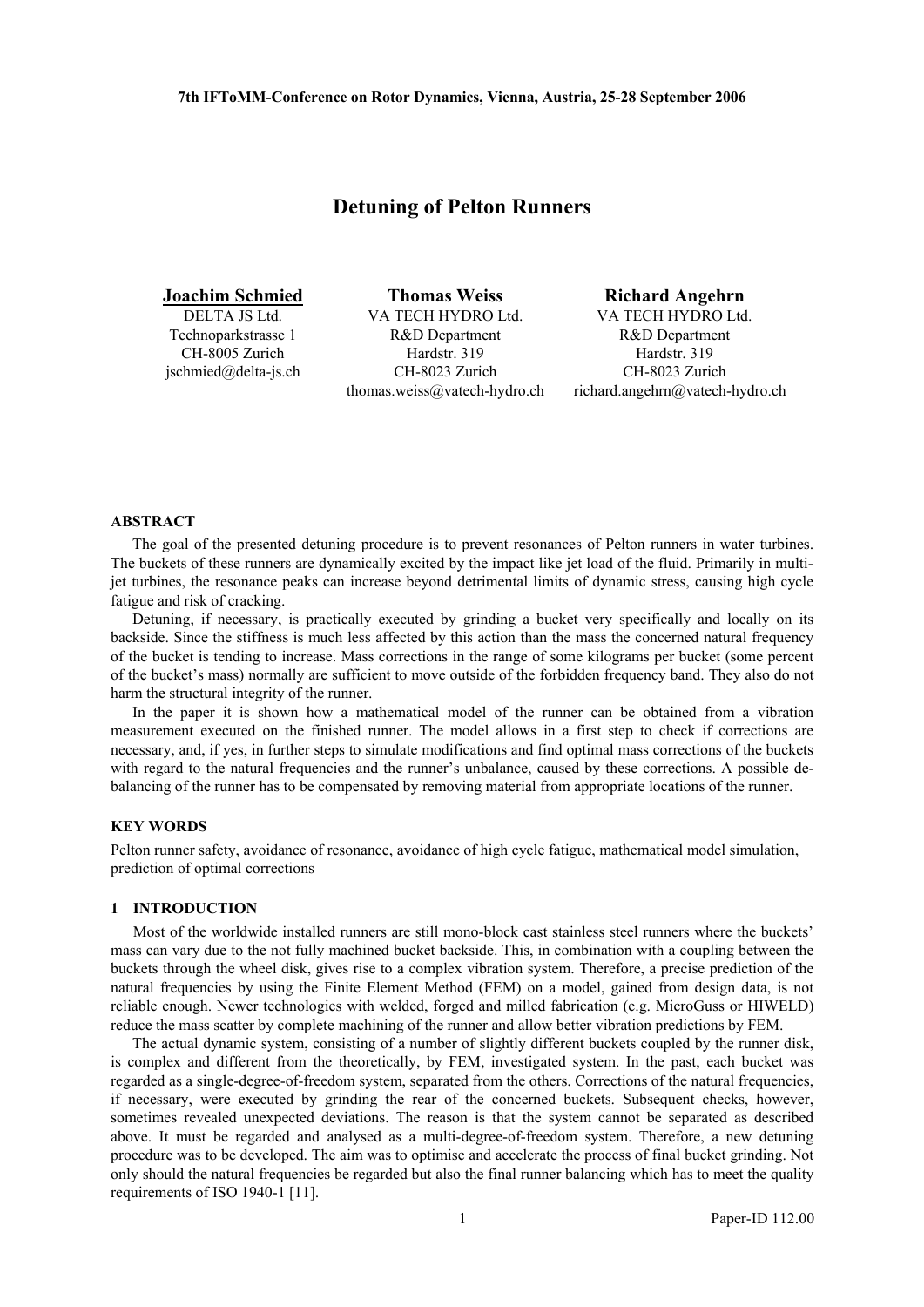

Figure 1 gives an insight into one of the turbine chambers of the world's most powerful Pelton turbines at *Bieudron*[1](#page-1-0) in Switzerland, where the runner with the buckets can be recognized, surrounded by the 5 injectors.

Some characteristic data of the *Bieudron* Pelton turbines are shown in the Tables 1 and 2. Further references on this record breaking project are [1], [2], [3], [4].

**Figure 1:** Insight into one of the *Bieudron* turbines.

| Table 1: Turbine data |   |                            | Table 2: Runner data                             |                  |
|-----------------------|---|----------------------------|--------------------------------------------------|------------------|
| Number of turbines    |   | 3                          | Outer diameter                                   | $4630$ mm        |
| Rated plant output    |   | 1200 MW                    | Width of buckets                                 | $620 \text{ mm}$ |
| Rated turbine output  | P | 423 MW                     | Number of buckets                                | 26               |
| Rated head H          |   | 1869 m                     | Weight of runner                                 | 29000 kg         |
| Synchronous speed     | n | $428.57$ min <sup>-1</sup> | Weight of a bucket                               | $380$ kg         |
| Runaway speed         |   | $756 \text{ min}^{-1}$     | Max. jet force                                   | 944 kN           |
| Rated flow            |   | $25 \text{ m}^3/\text{s}$  | Centrifugal bucket force at<br>synchronous speed | 1470 kN          |
| Jet pitch diameter    |   | 3993 mm                    | Type of coupling                                 | Friction type    |
| Number of nozzles     |   | $Z_0$ 5                    | Material / stainless cast steel                  | G-X5 CrNi 13 4   |

| 2 HYDRAULIC EXCITATION |  |
|------------------------|--|

 $\overline{a}$ 



|                     | <b>Table 2:</b> Runner data     |                  |
|---------------------|---------------------------------|------------------|
|                     | Outer diameter                  | 4630 mm          |
| МW                  | Width of buckets                | $620 \text{ mm}$ |
| ſW                  | Number of buckets               | 26               |
| m                   | Weight of runner                | 29000 kg         |
| 7 min <sup>-1</sup> | Weight of a bucket              | 380 kg           |
| $\sin^{-1}$         | Max. jet force                  | 944 kN           |
| /s                  | Centrifugal bucket force at     | 1470 kN          |
|                     | synchronous speed               |                  |
| mm                  | Type of coupling                | Friction type    |
|                     | Material / stainless cast steel | G-X5 CrNi 13 4   |

A typical stress trace for locations at the bucket root, in the fillet of the middle ridge is given in figure 2. It is measured on a 6-jet prototype runner at normal operation and contains two jet impingements. Two dynamic stress parts can be recognized: The one consisting of the lower frequency part due to the jets  $(\Delta \sigma)$  and the other as superimposed higher frequency part due to the harmonic bucket response  $(\Delta \sigma_B)$ . The better the coincidence of the exciting frequencies with natural frequencies of the buckets the more pronounced is the superimposed stress.

**Figure 2:** Measured stress trace of a bucket at its root.

In general, fatigue by  $\Delta\sigma_1$  is the primary cause of damages [5], [6], [7]. The calculation of  $\Delta\sigma_1$  can be done reliably and measures against too high  $\Delta \sigma_J$  can be taken by design improvements, reducing stress concentrations and by respecting adequate safety factors. The prediction of  $\Delta\sigma_B$  is much more difficult and adequate measures to limit  $\Delta\sigma_B$  are a challenge. Although there is a problem to differentiate between the two sources of fatigue damages, in practice cases are known, where a suspicion for resonance arose and where  $\Delta\sigma_B$  was probably too high and initiated the crack. Resonance can increase the superimposed stress  $\Delta\sigma_B$  drastically due to the low damping and the dynamic magnification factor which can grow up to 1000. This urges the designer of multi-jet runners to take into account also harmonics of increased order number  $i = 12$  to 16 or even higher.

<span id="page-1-0"></span><sup>&</sup>lt;sup>1</sup> The power station *Bieudron* was successfully commissioned by the end of 1998. During the first two years of operation the 3 units operated between 2644 and 3425 hours and the runner buckets experienced up to 350 million load cycles by jet impingement. On December 12, 2000, the *Cleuson-Dixence* penstock collapsed on an axial length of 9 meter and 3 people died due to the accident. Since then all machines are down. The rehabilitation of the penstock is now going ahead and the recommissioning of the plant is scheduled for 2009.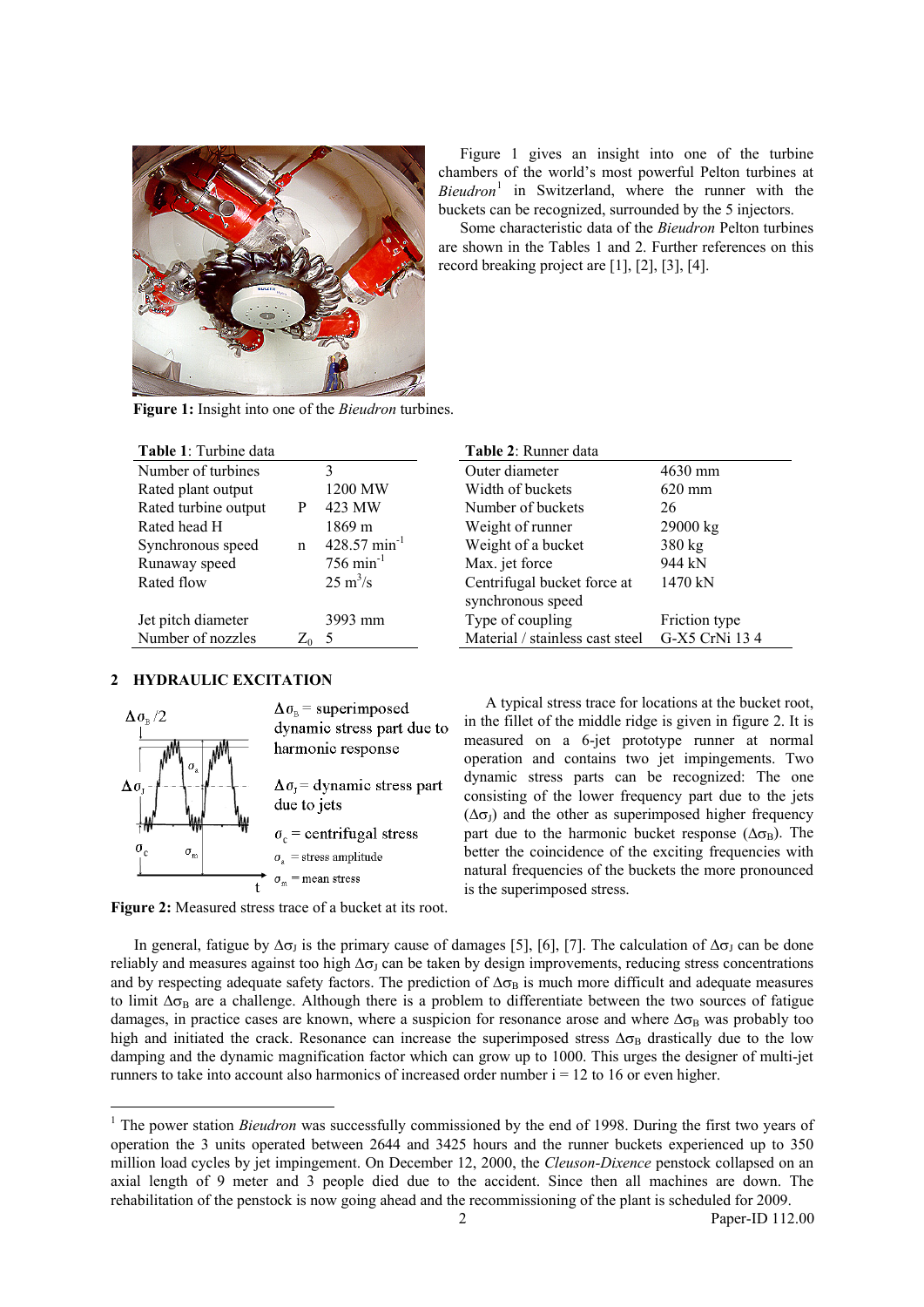The goal of the defined detuning project was to get the know how for a procedure, which avoids resonances by preventing a coincidence of the natural frequencies of the bucket bending vibrations (figures 6 and 7) with multiples of the basic excitation frequency  $f_1$ .

Assuming that the bending moment characteristic of figure 3, determined by strain gage measurement on a scaled down model runner, is transferable to the full size prototype and allows to derive the jet impingement force, the discrete Fourier spectrum of the bucket excitation force can be established (figure 5).



**Figure 3**: Characteristic of the bending moment at the bucket root over two jet impingements.

**Figure 4**: Campbell-diagram of the excitation due to the jet pulsation and definition of forbidden frequency zones.

The Campbell-diagram in figure 4 shows the excitation frequencies over variable rotating speed up to nominal speed n=428.6 rpm. The basic frequency  $f_1 = 35.7$  Hz is the frequency of each bucket passing the 5 evenly distributed jets. The harmonics  $i = 20$  to 22 may collide with natural frequencies (figure 7). That's why forbidden zones of  $\pm 2$  Hz had been defined which would avoid a magnification  $> 200$ . Lower harmonics can collide with frequencies of vibration modes with zero or one nodal diameter. However, these modes cannot be excited by the five nozzles and are therefore not further considered.

Impingements by the jets, as shown in figure 3, are running in 3 phases: The jet stream starts striking the empty bucket and increases its loading (1). The full stream of the jet is loading the bucket with about double speed of the bucket (2). The jet stream is decreasing and the loading ends when the bucket is empty (3). The exact curve may vary slightly, depending on the hydraulic profile of the buckets which influences the Fourier spectrum of figure 5, especially the higher harmonics.



**Figure 5**: Discrete Fourier spectrum of the jet impingement force on the prototype *Bieudron* for the 1- and 5-jet operation ( $Z_0 = 1$  and 5). The frequency steps for 1 and 5-jet operation are 7.14 Hz and 35.72 Hz, respectively.

Figure 5 lets us recognise that the amplitudes at 1-jet operation are 5 times smaller compared with 5-jet operation and with 6 jets it would be 6 times. Amplitudes  $\leq 1E-4$  are regarded as uncritical whereas those  $> 1E-3$ are regarded as critical. Due to the high magnification up to 1000 the bucket could then respond with a stress amplitude higher than  $\Delta \sigma_1$ . Amplitudes in the range between 1E-4 and 1E-3 are of medium importance. However, to be sure, they had been taken into account at the *Bieudron* project.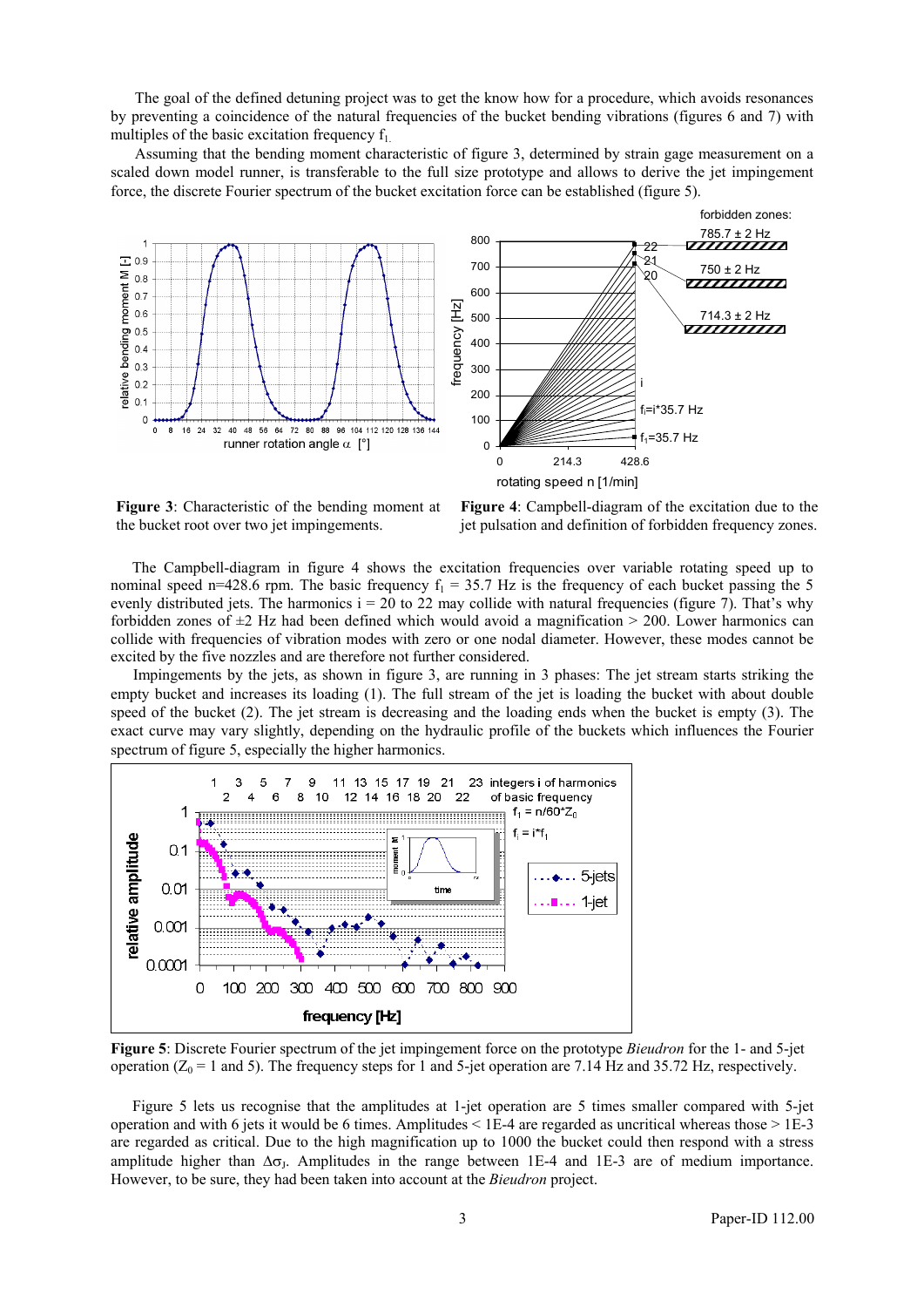#### **3 NATURAL FREQUENCY BEHAVIOUR**



Some typical natural bucket modes are shown in figure 6. The relevant mode in operation is the bending mode in circumferential direction, which, in some cases, can be combined with a vibration of the buckets's rim.

The theoretical modal analysis by FEM assumes identical mass and stiffness of all buckets and is an idealisation. The reality can be different, since with integrally cast runners the buckets are not fully machined at the rear; their geometry can deviate from the precise design profile. This causes some scatter of the bucket geometries.

The lowest six natural modes of the model are shown in figure 7. It can be seen, that for the natural modes with a higher number of nodal diameters, the mode shape resembles a pure bucket vibration. The frequencies of these modes are almost equal. In case of the theoretical model with identical buckets the 5 jets would excite the  $6<sup>th</sup>$ mode with 5 nodal diameters at 762Hz, the lower modes shown in the figure would not be excitable.

**Figure 6**: Typical natural modes of a Pelton bucket.

Measurements by hammer excitation at the bucket centre normally show the frequencies of bucket modes, i.e. of the modes with participation of mainly the bucket. However, these frequencies have a considerable scatter due to the mentioned deviations between the buckets.

A frequently asked question concerns the added mass influence of the water. This was investigated and answered during the course of earlier measurements [5]. It was found that the added mass effect, lowering the natural frequencies, was compensated by the stiffening effect due to the centrifugal forces. Moreover both effects are small, the centrifugal effect due to the low speed and the high bucket stiffness, the added mass effect due to the soft coupling of the water mass with the bucket. Therefore, they are neglected here.



**Figure 7**: Calculated frequencies of the lowest 6 natural modes of bucket bending vibration:  $f^{i}$  ( $i=1-6$ ) = 508 / *576 / 706 / 760 / 761 / 762 Hz* (*i* = number of mode, *n = i–1* = number of nodal diameters).

#### **4 SIMPLIFIED MODELS: SINGLE-MASS AND COUPLED MULTI-MASS SYSTEM**

The modes of the runner with a higher number of nodal diameters as well as the modes excitable by hammer excitation at the buckets have the character of a single bucket vibration. As a first simple approach it is therefore obvious to consider the bucket as a single-mass system, which is also used to define a forbidden frequency zone for the natural frequencies.

The amplification function of a single-mass system is shown in figure 8. It shows the response amplitude as a function of the excitation frequency. The frequency is relative to the natural frequency, and the response force amplitude at the root is relative to the excitation force amplitude. Stress analyses on the basis of the measured excitation spectrum shown in figure 5 proved, that an amplification of 200 should not be exceeded, which defines the forbidden frequency zone as shown in figure 8.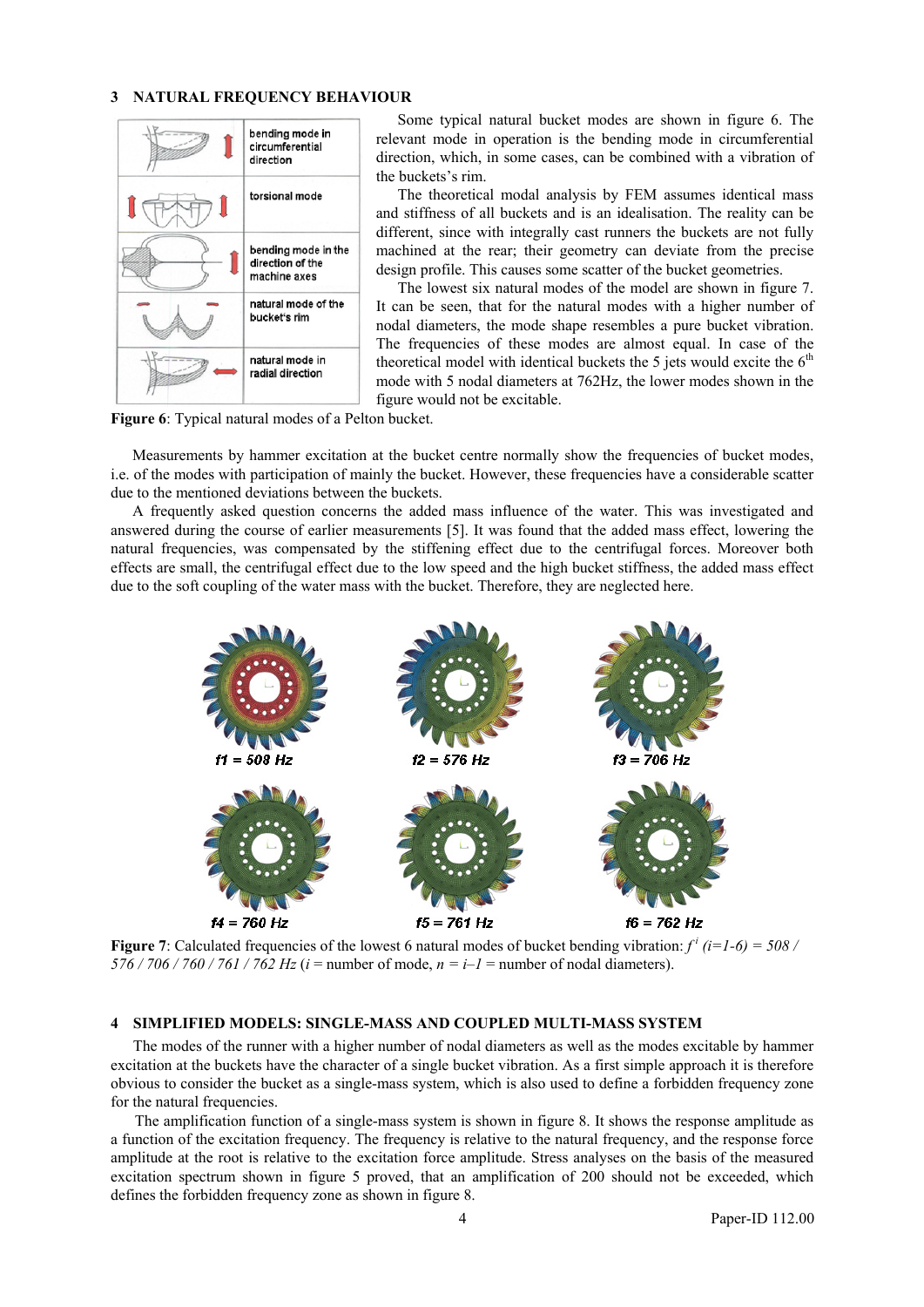

**Figure 8**: Amplification factor of a one-mass system and forbidden frequency zone, damping ratio 0.5‰.



Due to the geometry scatter of the buckets and also due to the coupling of the buckets via the disk a coupled multi-mass system as shown in figure 9 is more realistic. In this model the mass and the stiffness representing the bucket as well as the coupling stiffness may be different for each bucket. The parameters of this model are identified from a measurement of the runner.

**Figure 9**: Coupled multi-mass system as model of a Pelton runner.

## **5 IDENTIFICATION OF THE PARAMETERS OF THE COUPLED MULTI-MASS SYSTEM**



The principle of the identification as shown in figure 10 can be described as follows: The runner is excited at each bucket. From the response of each bucket the excitation is estimated by means of a model. The estimated excitation is compared with the actual excitation. The model is determined by minimising the error between the two excitations.

**Figure 10**: Principle of the identification.

The basic equation of the method is (see [9]):

$$
H(\omega) S(\omega) = E + R(\omega) \tag{1}
$$

with  $H(\omega)$  as the matrix of dynamic flexibilities (= measured transfer functions),

 $S(\omega)$  as the matrix of dynamic stiffnesses of the model,

*E* as the unit matrix, corresponding to the excitation if the transfer function is regarded as response,  $R(\omega)$  as the residual matrix corresponding to the error of the estimated response,

 $\omega$  as the frequency.

The matrix *H* contains the measured transfer functions  $h_{ik}(\omega)$  as indicated in (2), i.e. the response at a coordinate i to an excitation at the coordinate k. Each bucket is represented by a coordinate in circumferential direction. The matrix *H* must contain all transfer functions  $h_{ik}(\omega)$ , which means that it is a square matrix with a dimension corresponding to the number of buckets. Since the matrix is symmetric, either the full upper or lower triangle of the matrix must be measured as described in the next chapter.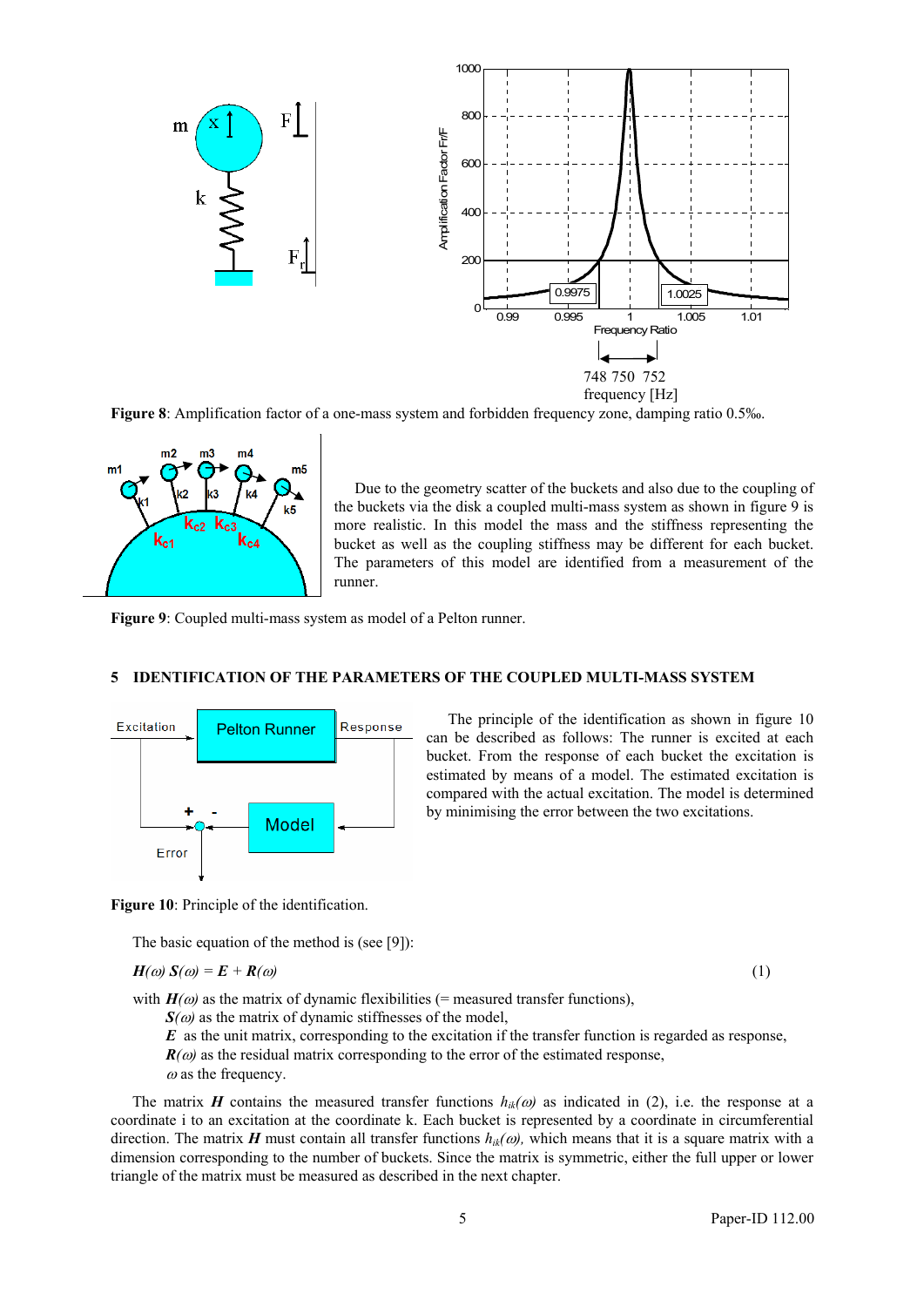$$
H = \begin{bmatrix} h(\omega)_{11} & \text{symmetric} \\ h(\omega)_{21} & h(\omega)_{22} \\ h(\omega)_{31} & h(\omega)_{32} & h(\omega)_{33} \\ \vdots & \vdots & \vdots & \ddots \end{bmatrix}
$$
 (2)

The matrix of dynamic stiffnesses can be calculated as follows from the structure matrices of the model:

$$
S(\omega) = -M \omega^2 + j \omega D + K \tag{3}
$$

with  $M$  as the model mass matrix of dimension  $n \times n$ .

*D* as the model damping matrix of dimension n x n,

 *as the model stiffness matrix of dimension*  $n \times n$ *,* 

n as the number of buckets (= number of coordinates of the model).

In case the model would be able to exactly reproduce the measured transfer functions by inversion of *S*, the residual matrix  $\bf{R}$  in (1) would be a zero matrix. Due to the simplifications in the model and due to inaccuracies of the measurement this will never be the case. Therefore the aim is to minimise *R*.

The solution of equation (1) for the unknown matrices *M*, *D*, *K* requires a sufficient number of equations. For one frequency there are 2 matrix equations of the dimension n x n to solve the three unknown matrices of dimension n x n. The two matrix equations correspond to the real and imaginary part of (1). This means that one frequency is not sufficient to solve all unknowns. In practice many frequencies are used. It is obvious to solve the over-determined equation (1) by a least square fit of *, which means to solve the equation* 

$$
A^T A X = A^T B \tag{4}
$$

where *A* contains the real and imaginary parts of the dynamic flexibilities for different frequencies, *B* contains unit matrices for the real parts and zero matrices for the imaginary parts and

*X* contains the unknown structure matrices in the form

$$
\boldsymbol{X}^T = (\boldsymbol{K}^T, \boldsymbol{M}^T, \boldsymbol{D}^T) \tag{5}
$$

Equation (4) is gained by rearrangement of (1) after substituting (3) into (1).

However, in case of measured transfer functions with some noise content, this method does not yield good results. This is due to the reason, that the unknown are coupled with the noisy transfer functions by multiplication. Therefore in [10] a method is proposed, which is based on the introduction of an instrumental variables matrix. Instead of equation (4) the following equation then is solved:

$$
W^T A X = W^T B
$$
 (6)

with  $W$  as the matrix of instrumental variables.

*W* also contains dynamic flexibilities, however not the measured flexibilities, which are only used in a first step. In this first step the method is identical to a least square fit, i.e. to a solution of equation (4). In subsequent steps dynamic flexibilities are calculated from the identified structure matrices and used as  $W$  in equation (6), which is solved again. Hence the method consists of the following steps, which considerably reduces the influence of noise:

- 1. Setting up **A** and **W** from measured flexibilities.
- 2. Solution of (6), which is identical to (4).
- 3. Calculation of dynamic flexibilities from identified structure matrices.
- 4. Setting up **W** with the calculated dynamic flexibilities.<br>5. Solution of  $(6)$ .
- Solution of  $(6)$ .
- 6. Repetition of steps 3 to 5 until sufficient convergence of the identified parameter is achieved.

The practical application of the method proved, that the quality of the results (convergence, physical plausibility) improved considerably when reducing the number of unknown parameters. The following measures were taken to achieve this:

- The mass matrix was assumed as diagonal.
- For the stiffness matrix only a limited number of buckets were coupled, which limited its bandwidth.
- The damping matrix was assumed as proportional to the stiffness matrix. The proportionality factor was chosen to yield a damping factor in the frequency range of interest of  $D = 0.05\%$ . This damping factor could well be determined from resonance peaks.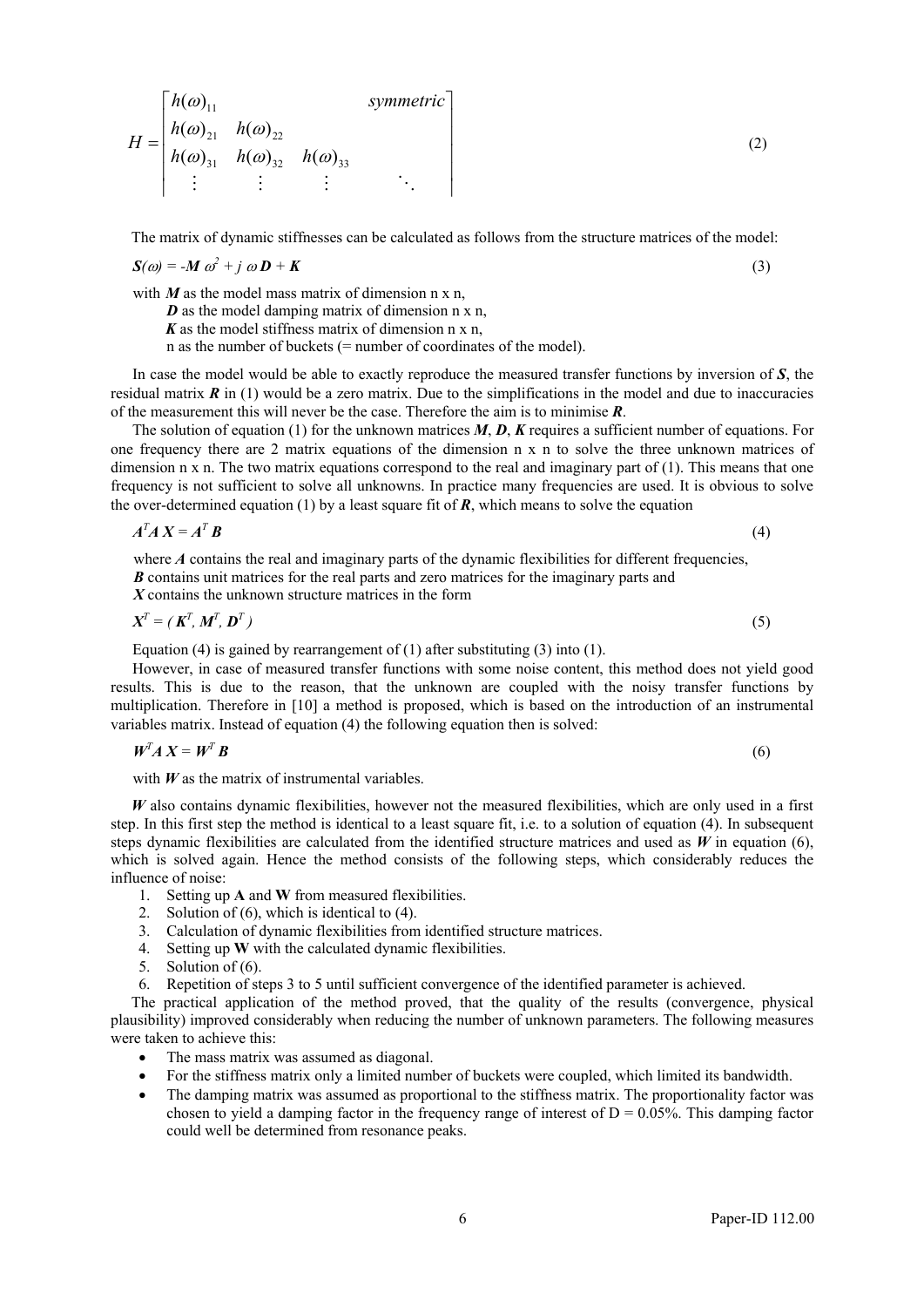#### **6 MEASUREMENT AND EVALUATION**

The full lower triangle of the dynamic flexibility matrix in equation (2) is measured by hammer excitation of each bucket. The measurement procedure was optimised to reduce the measuring time and to obtain the required accuracy. Figure 11 shows the measurement set up. A special pendulum for the hammer excitation was developed in order to achieve a clear excitation in circumferential direction at the outer diameter of the bucket's middle ridge. Very light accelerometers are applied at the rim on both sides of a bucket. The signals of the two



sensors are averaged to eliminate any influence of the bucket torsional mode. Several buckets are equipped with pairs of sensors in one set up thus measuring their response to a hammer excitation simultaneously. The number of buckets per set up depends on the number of channels of the data acquisition system. In order to receive the full triangle of the dynamic flexibility matrix several set ups with excitations at different buckets are necessary: In the first set up only the buckets equipped with sensors are excited thus measuring the full sub-matrix corresponding to the equipped buckets. In the following set ups all buckets equipped with sensors plus those measured in the previous steps are excited thus also measuring the matrix coupling terms between the currently and previously equipped buckets.

**Figure 11**: Locations for the excitation (on the middle ridge) and the response measurement (on the bucket rim).

The measured direct transfer functions (excitation and response at the same bucket) of two buckets are shown in figure 12. The left as well as the right signal are shown. They coincide well. Important parameters of the measurement are:

- Frequency range: 608 to 1008 Hz
- Frequency step:  $0.25$  Hz

The frequency step must be chosen in accordance with the sharp resonance peaks, which have a half power width of less than 1Hz due to the low damping.

The transfer function  $h_{1919}$  has one dominating peak with a high maximum value, whereas  $h_{2525}$  has many peaks at a lower level. The vibration of bucket 25 is strongly coupled with other buckets. The maximum peaks of the off diagonal transfer functions, which are not shown here, generally have lower peaks.



Figure 12: Direct transfer functions of the buckets 19 and 25 (left and right signal)

The identification of the model by means of the measured transfer functions is carried out with the following parameter:

- Damping ratio at 750 Hz: 0.05%, (yielding a proportionality factor for the stiffness of  $\beta$ =2.12 10<sup>-7</sup> s)
- Number of coupled buckets: 7
- Frequency range: 752Hz to 770Hz

The direct transfer functions calculated from the identified model in comparison to the measured transfer functions are shown in figure 13 for the buckets 8,19,22,25. It can be seen that the model is able to represent the measured behaviour very well in the frequency range from 754Hz to 770Hz. At lower frequencies there is some deviation. As we will see, this is due to the disk character of the modes in this frequency range.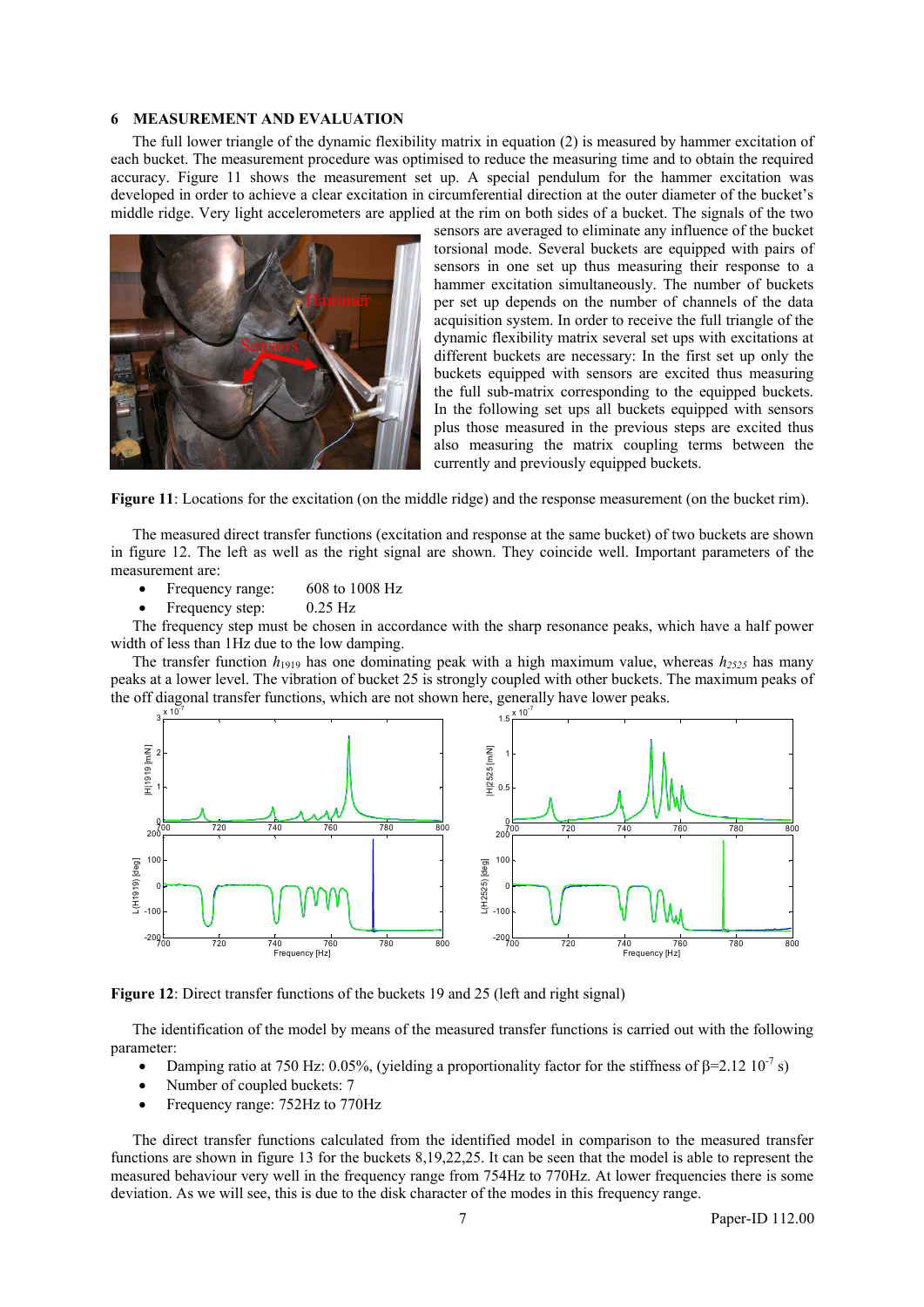

**Figure 13**: Measured (red) and model based (green) direct transfer functions of the buckets 8, 19, 22 and 25.

The average mass and direct stiffness of the identified model are as follows:

- Average masses of the identified model: m = 90.33kg
- Average direct stiffness of the identified model:  $k = 1.8525 \frac{10^9}{M/m}$

Some natural modes of the identified model in the frequency range of interest are shown in figure 14. As mentioned above the modes in the lower frequency range have disk character, which can be recognised by the sine-shaped deflections of the masses around the circumference. In case of the modes in the higher frequency range fewer masses participate.



**Figure 14**: Natural modes of the identified model (x-axis: Bucket number; y-axis: Bucket bending displacement).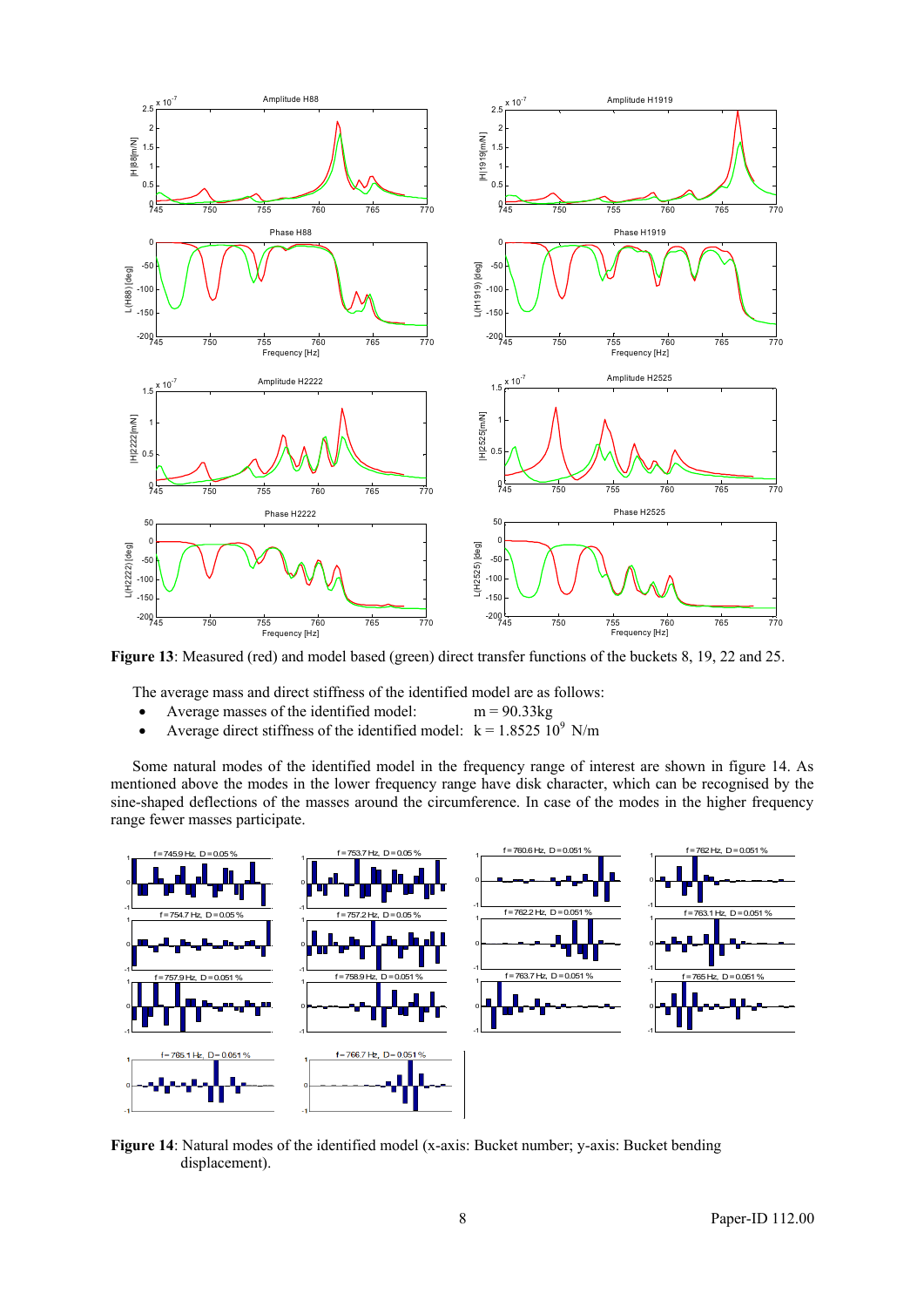The quality of the identified model is assessed by the following criteria:

- Convergence of the identification process, i.e. of the identified masses and stiffnesses.
- Physical plausibility of the identified masses and stiffnesses, e.g. a negative mass does not make sense.
- Comparison of the measured and model based transfer functions as in figure 13, by visual assessment.
- Physical plausibility of the eigenvalues of the identified model, mainly the damping ratio.

The assessment requires some experience and should only be done by qualified personnel. The quality can be influenced by the number of coupled buckets and to a high extent by the selected frequency range for the identification. Modes, which do not have the character of a bucket mode, i.e. the disk modes in the lower frequency range, should be eliminated as far as possible.

It should be noted that the method does not identify the parameter, e.g. the mass with such accuracy, that they represent the real mass scatter. However, the model is able to represent the vibration behaviour in the frequency range of interest and accurately predicts the influence of mass changes as we will see in the following chapter.

## **7 CORRECTION**

The masses of buckets must be reduced in the following cases:

- 1. A resonance is in the forbidden frequency range according to figure 4 and the peak exceeds the allowable value according to an amplification of *AF*=200 (see figure 8).
- 2. The unbalance of the runner exceeds the allowable unbalance.

The allowable peak amplitude can be calculated from the mean static stiffness and the amplification factor by

$$
h_{\text{max}} = \frac{AF}{k} \,,\tag{7}
$$

which yields a value of  $h_{max} = 0.11 \text{ }\mu\text{m/N}$ .

In the present case the only bucket, which has the largest peak of its direct transfer function in the forbidden range is bucket 25 (see figures 12 and 13). The frequency is at 749.75Hz. It is in the forbidden range from 748Hz to 752Hz (see figure 4). The bucket is strongly coupled and its resonance peak of 12 μm/N is at the allowable limit. The resonance is in the range of disk modes, where the model already deviates to some extent from the measurement. The corresponding mode of the model has the frequency 745.9Hz.

Furthermore, the unbalance of the runner exceeded the allowable limit of G2.5. Since the only resonance in the forbidden frequency range is at the allowable limit, emphasis was put on the correction of the unbalance. The following correction was decided:

• Mass reduction of buckets 11, 12, 13, 14, 15 by 2kg.

The predicted natural modes most influenced by the reduction are shown in figure 15. The corresponding original modes in figure 14 are at 757.2Hz, 765.1Hz and 763.1Hz. After execution of the mass reduction another measurement was carried out and a new model was identified. The corresponding modes of figure 15 are shown in figure 16. It can be seen, that the prediction is excellent.



**Figure 15**: Predicted natural modes for the mass reduction (x-axis: Bucket number; y-axis: Bucket bending displacements).



**Figure 16**: Natural modes from the model identified after the mass reduction (x-axis: Bucket number; y-axis: Bucket bending displacements).

The mode with the resonant bucket in the forbidden zone did not change its character and thus its excitability by the mass reduction. In the model the mass reduction increased its frequency from 745.9Hz to 747.1Hz. In the identified model after the mass reduction it has a frequency of 746.5Hz. In the measured transfer function of bucket 25 the resonant peak practically remained unchanged.